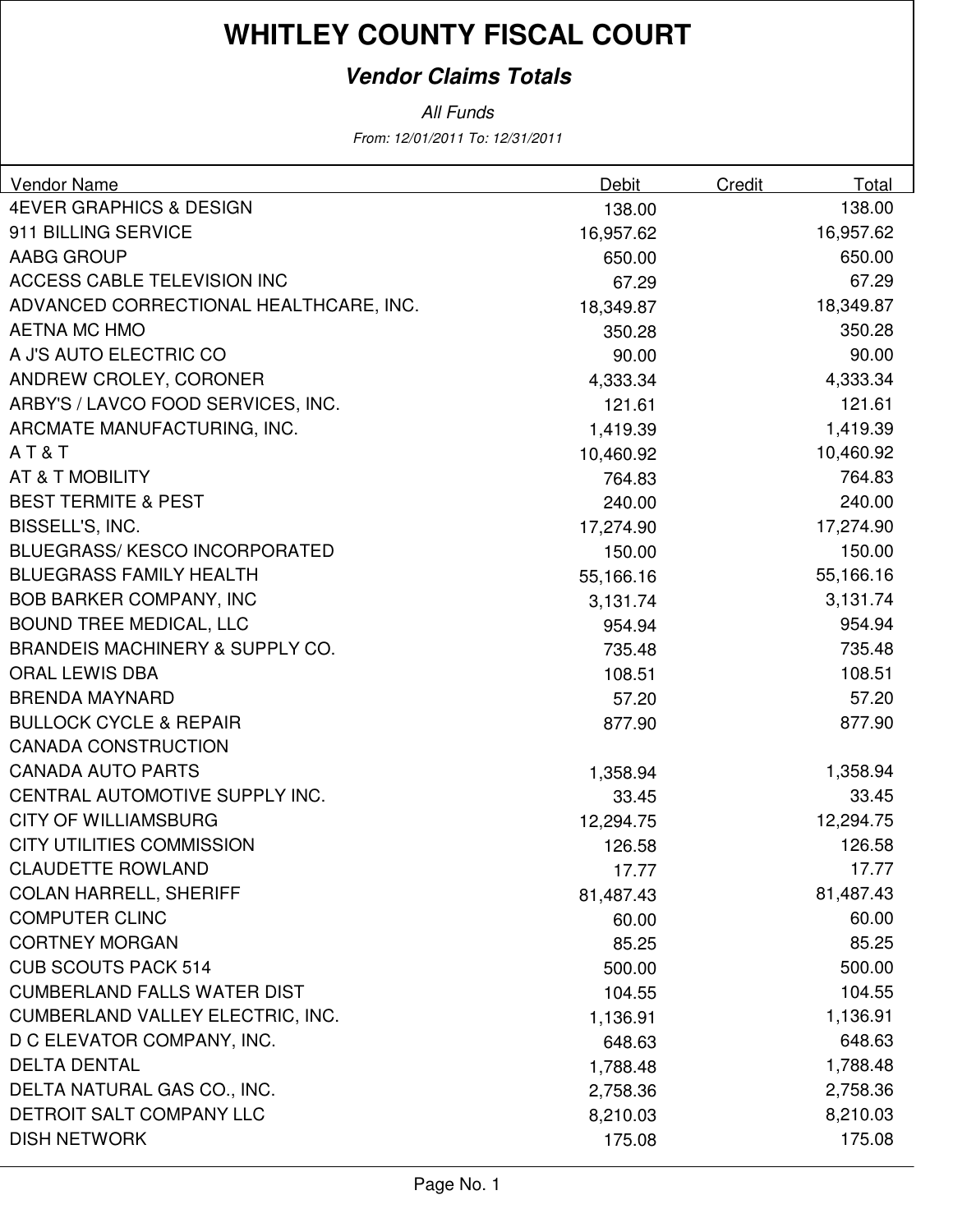#### **Vendor Claims Totals**

| Vendor Name                           | <b>Debit</b> | <b>Credit</b> | Total     |
|---------------------------------------|--------------|---------------|-----------|
| <b>FAMILY DOLLAR STORE</b>            | 734.15       |               | 734.15    |
| <b>DOMINO'S PIZZA</b>                 | 605.09       |               | 605.09    |
| <b>DOUBLE R SMOKEHOUSE</b>            | 1,448.32     |               | 1,448.32  |
| <b>ELLIS SANITATION</b>               | 1,619.00     |               | 1,619.00  |
| ELLISON'S SANITARY SUPPLY CO., INC.   | 4,023.15     |               | 4,023.15  |
| ELMO GREER & SONS, INC.               | 27,613.35    |               | 27,613.35 |
| EMCON HOME GUARD, INC.                | 5,930.00     |               | 5,930.00  |
| <b>ENSITE, LLC</b>                    | 118.76       |               | 118.76    |
| <b>ERNIE MOORE</b>                    | 5,500.00     |               | 5,500.00  |
| <b>FAULKNER AND TAYLOR</b>            | 192.06       |               | 192.06    |
| <b>FLEETONE</b>                       | 23,912.18    |               | 23,912.18 |
| FRANK ATKINS, JR.                     |              |               |           |
| FRANK H. KING, JR.                    | 50.00        |               | 50.00     |
| G & K SERVICES, INC                   | 1,072.70     |               | 1,072.70  |
| G & C SUPPLY CO. INC.                 | 1,841.30     |               | 1,841.30  |
| G & E DRIVE-IN                        | 440.74       |               | 440.74    |
| <b>GREENHECK FAN CORP</b>             | 288.84       |               | 288.84    |
| <b>HARDEE'S</b>                       | 178.82       |               | 178.82    |
| <b>HEALTHSCOPE BENEFITS</b>           | 123.29       |               | 123.29    |
| HINKLE CONTRACTING CORPORATION        | 16,333.37    |               | 16,333.37 |
| <b>HOLIDAY INN</b>                    | 311.85       |               | 311.85    |
| <b>HOLSTON GASES</b>                  | 2,805.76     |               | 2,805.76  |
| HUMANA HEALTH PLAN INC                | 179.01       |               | 179.01    |
| <b>HYATT REGENCY</b>                  | 180.47       |               | 180.47    |
| <b>HOMETOWN IGA #57</b>               | 1,325.27     |               | 1,325.27  |
| <b>JAMIE FUSON</b>                    | 180.40       |               | 180.40    |
| JEFFREY L. GRAY                       | 205.64       |               | 205.64    |
| <b>JOHNNY PHILPOT</b>                 | 225.00       |               | 225.00    |
| JOHNNY WHEELS OF WILLIAMSBURG, INC    | 21.35        |               | 21.35     |
| <b>JUDY BRIMM</b>                     | 188.38       |               | 188.38    |
| K A C O ALL LINES FUND                |              |               |           |
| KACO WORKERS COMPENSATION FUND        | 5,000.00     |               | 5,000.00  |
| <b>KAY SCHWARTZ, COUNTY CLERK</b>     | 27,418.00    |               | 27,418.00 |
| <b>KELLWELL FOOD MANAGEMENT</b>       | 23,902.96    |               | 23,902.96 |
| <b>KEN TEN ADVERTISING</b>            | 1,079.05     |               | 1,079.05  |
| KU                                    | 7,035.53     |               | 7,035.53  |
| <b>KFC</b>                            | 192.04       |               | 192.04    |
| KNOX COUNTY UTILITIES COMMISSION      | 15.87        |               | 15.87     |
| KNOX-WHITLEY HUMANE ASSOCIATION, INC, | 7,500.00     |               | 7,500.00  |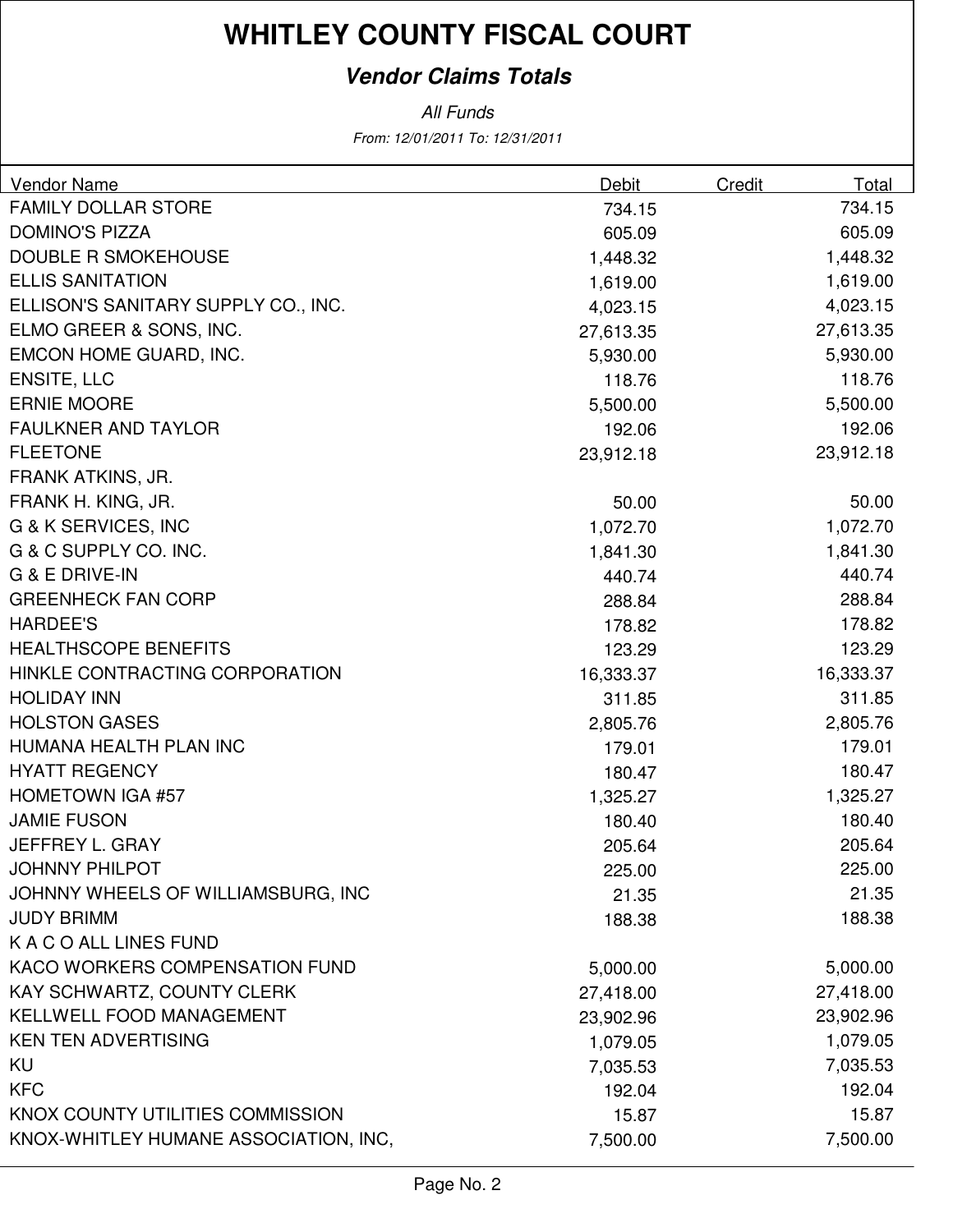#### **Vendor Claims Totals**

| Vendor Name                               | Debit     | Credit | Total     |
|-------------------------------------------|-----------|--------|-----------|
| KY FOR BETTER TRANSPORTATION              | 475.00    |        | 475.00    |
| <b>KENTUCKY STATE TREASURER</b>           | 17,582.10 |        | 17,582.10 |
| <b>LARRY JONES</b>                        | 112.24    |        | 112.24    |
| <b>LIDA J. POWERS</b>                     | 1,200.00  |        | 1,200.00  |
| <b>LIGHTSQUARED LP</b>                    | 78.42     |        | 78.42     |
| <b>LONDON RADIO SERVICE</b>               | 8,592.60  |        | 8,592.60  |
| <b>LYTTLE'S TELEPHONE</b>                 | 235.00    |        | 235.00    |
| MAPLE CREEK CHURCH OF GOD                 | 500.00    |        | 500.00    |
| <b>MERRY'S FLOWER SHOP</b>                | 22.00     |        | 22.00     |
| <b>MICHAEL JASPER</b>                     | 80.73     |        | 80.73     |
| <b>MOUNTAIN VALLEY INSURANCE</b>          | 652.44    |        | 652.44    |
| <b>NEWS JOURNAL</b>                       | 2,304.93  |        | 2,304.93  |
| <b>NEWWAVE COMMUNICATIONS</b>             | 67.88     |        | 67.88     |
| NORTHERN SAFETY CO                        | 955.27    |        | 955.27    |
| <b>OWENS AUTO PARTS</b>                   | 121.44    |        | 121.44    |
| PALMOTTO GBA-RAILROAD MEDICARE            | 265.73    |        | 265.73    |
| PASCUAL R. WHITE JR.                      | 53.10     |        | 53.10     |
| <b>PATTERSON CREEK VFD</b>                | 200.00    |        | 200.00    |
| PHIL BRENNENSTUHL                         | 137.50    |        | 137.50    |
| PIZZA HUT                                 | 17.18     |        | 17.18     |
| POFF CARTING SERVICE                      | 2,655.96  |        | 2,655.96  |
| PREFERRED LAB SERVICE                     | 800.00    |        | 800.00    |
| PROFFESSIONAL VEHICLE CORP                | 188.75    |        | 188.75    |
| <b>PYRAMID LIFE INS</b>                   | 220.33    |        | 220.33    |
| <b>QUALITY CARE AUTO SERVICE</b>          | 2,202.65  |        | 2,202.65  |
| <b>QUARTER MASTER</b>                     | 445.88    |        | 445.88    |
| <b>QUILL CORPORATION</b>                  | 4,697.39  |        | 4,697.39  |
| <b>ROGER WELLS</b>                        | 340.45    |        | 340.45    |
| <b>ROY SILER</b>                          | 67.92     |        | 67.92     |
| <b>SGT JOES</b>                           | 5,427.75  |        | 5,427.75  |
| SHELTON CONSTRUCTION                      | 8,860.00  |        | 8,860.00  |
| SOUTHEASTERN EMERGENCY EQUIP.             | 589.20    |        | 589.20    |
| <b>SONIC</b>                              | 147.38    |        | 147.38    |
| SOUTHERN KY CHAMBER OF COMMERCE, INC.     | 1,200.00  |        | 1,200.00  |
| SOUTHEASTERN KY MAINTENANCE               |           |        |           |
| SOUTH EASTERN JANITORIAL SUPPLY           | 3,898.31  |        | 3,898.31  |
| SOUTHEAST RADIATOR, INC.                  | 55.00     |        | 55.00     |
| <b>SOUTH WHITLEY VFD</b>                  | 500.00    |        | 500.00    |
| <b>STACK GUTTERING &amp; VINYL SIDING</b> | 450.00    |        | 450.00    |